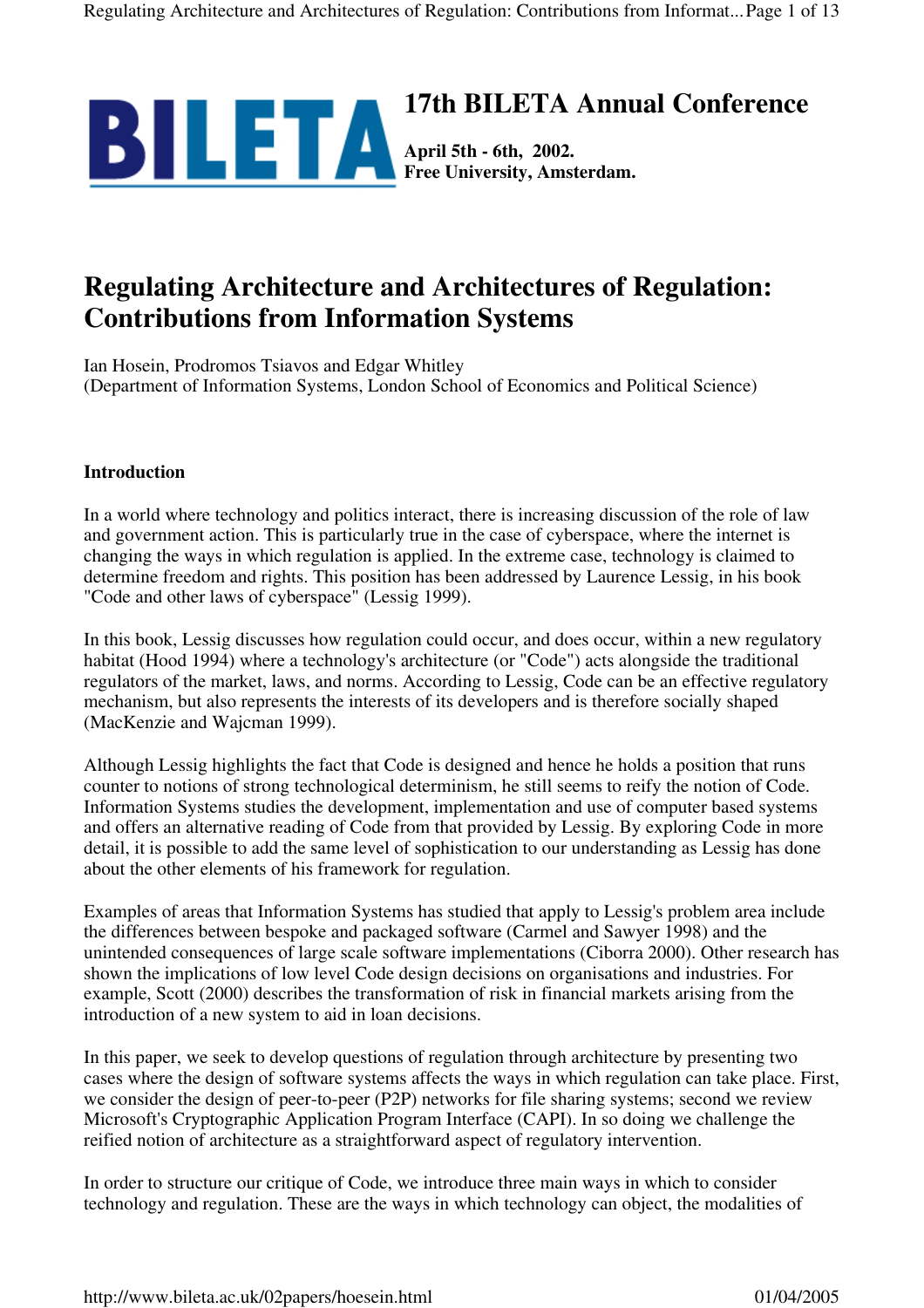regulation and the path of technology regulation.

# **Technology as a Regulatory Actor: Objecting**

In both of the cases of regulation involving technology that will be presented in this paper, the construction and the constitution of the technology are important components in the regime. Within the literature on regulation however, the role of technology is often poorly attended to. While it may be acknowledged as a disruptive force, as Peltzman notes within telecommunications rate structures (Peltzman 1989 p.117) and interest rate regulation (1989 p.121), it is not investigated in detail. The need to consider technology in regulation is not new, however, nor is it particular to the internet and digital communications technologies; as Levin (Levin 1966) noted regarding the management of the radio spectrum in the 1960s: "New communications has required the reexamination of many policies and assumptions in recent years".

The ability to examine technology policies and regulatory change is limited, as studies usually concentrate on human action. Hood (1994) notes the many ways of seeing regulatory change: the power of interest groups, power of ideas, social transformations, or a policy's self-destruction (Hood 1994 p.4); these explanations are all assuming that regulatory change is enacted only by humans. As Peltzman notes on pressures for deregulation being (1989, p.108)

... changes in the `politics' and changes in the `economics' of the regulated industries. Political change includes such things as shifts in the relative political power of contending groups and changes in the underlying organization and information technologies

again technology appears to be secondary to powers of humans and group interests. Meanwhile, Porter and van der Claas (1995) acknowledge that a failure in some environmental regulations is the static view of technology, and they believe that ideal regulation would set the conditions for the creation of technology to aid environmental interests. All of these concepts fail to acknowledge that technology is a strong regulatory factor in itself, and they fail to look in detail at how technology may disrupt or promote regulation.

The disruptive capacity of technology has been noted previously within the social studies of technology literature. Technologies may disrupt human action through objecting (Latour 2000). Latour's view is that technologies can force us to renegotiate our paths and goals (Latour 1999), and so restructure our regulations. They can also resist our attempts to regulate and deregulate, possibly more so than humans and institutions.

# **Technology and Human Action: Habitats and Modalities**

Technology as a regulatory factor is not a new idea; but requires interrogation. Often when technology is brought to the foreground for analysis of a societal issue, it is considered a deterministic force, ignoring the power of human action. In academic studies it is poorly investigated and interrogated, often left in the background of analysis. At best technology is considered as a quiet part of the policy habitat (Hood 1994), in what is considered a society-centred approach, where policy changes arise due "to the background changes in technology and social structure" (p.10). As the social structure or the technology changes, it is said, there is a resulting loss of policy habitat, resulting in regulatory change. Our goal is to find a way of looking at the policy habitat as a sociotechnical phenomenon, where the technology can be brought to the forefront, with the social actors.

Such technological and policy habitat explanations of policy shifts are considered problematic for a number of reasons. First, we must avoid views where technology is seen as deterministic; regulatory change is not automatic from technological change (Hood 1994 p.12). Hood continues that even when similar policies are adopted by different societies, "it does not necessarily mean that they are responses to the same `functional' problems"; and "social change is not necessarily an independent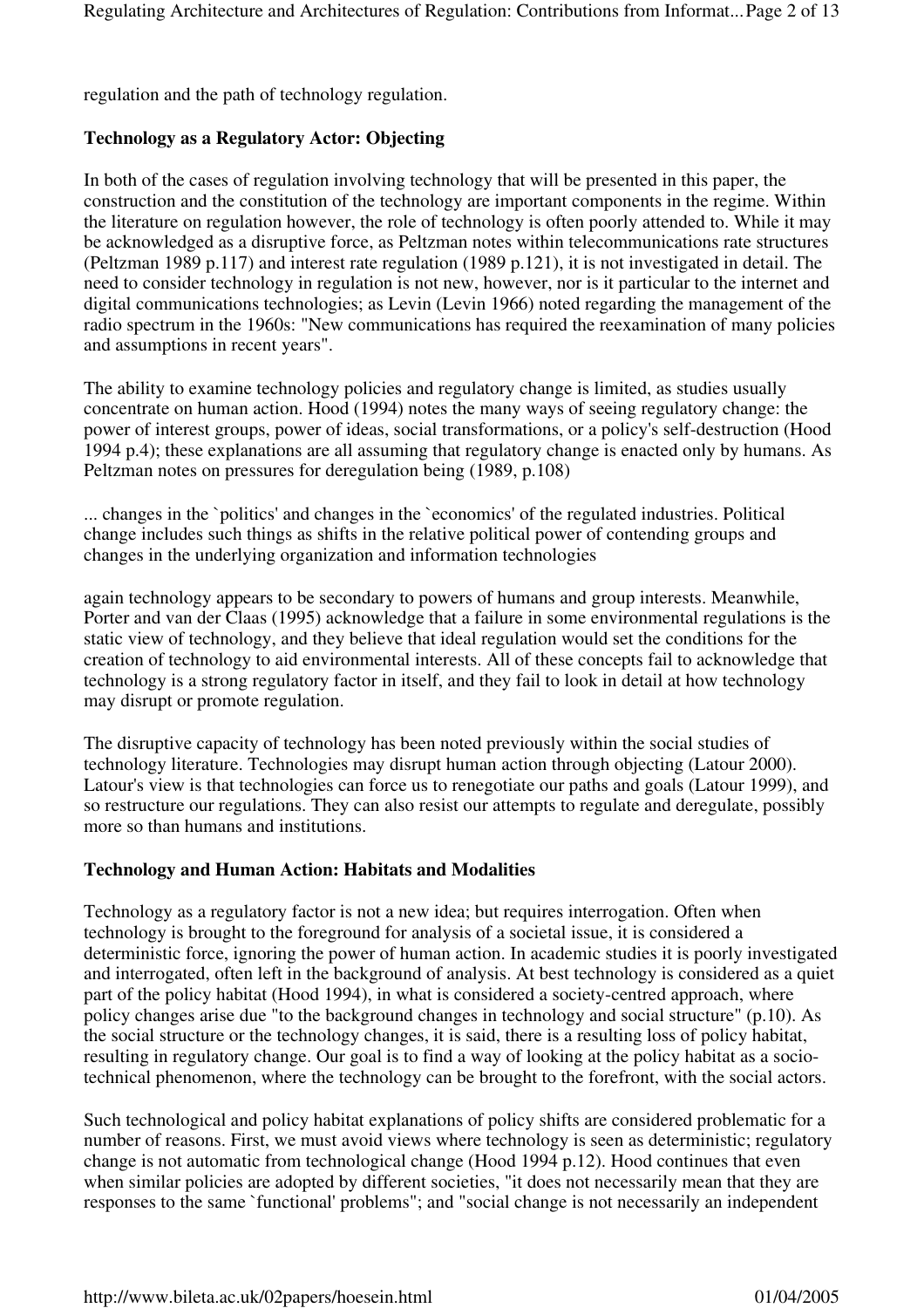factor from which everything else stems--it may itself by the product of other policies, designed to `shape' preferences" (p.12). Hood concludes that previous attempts to explain the loss of habitat give too much credit to technology, "leaving too little room for the autonomous dynamics of politics". Again, society and technology theorists are well aware of these concerns; as this is consistent with the anti-essentialist theory that argues we must never assume that technology is an object in itself with its own capacities; but rather these capacities are always interpretations (Grint and Woolgar 1997). Technology and regulation therefore interact within the realm of politics; different societies will interpret the problems and the technologies differently. Change may (or may not) come about due to technological or political issues.

Therefore a richer view is required; technology is not deterministic, as it requires human interpretations and action. Yet, human action is not deterministic either as technology objects and also regulates human action through the loss of a policy habitat. Lessig tried to develop a view where technology, law, norms, and the market were all modalities of regulation (Lessig 1999 p.88) that constrain individuals.

There were times these other constraints were treated as fixed--when the constraints of norms were said to be immovable by governmental action, or the market was thought to be essentially unregulable, or the cost of changing real-space code was so high as to make the thought of using it for regulation absurd. But we see now that these constraints are plastic. That they are, as law is, changeable, and subject to regulation. (Lessig 1999 p.91)

Lessig establishes that all of these *modalities of regulation* can all be shaped; but in his zeal to dismiss determinism and to say that technology can be shaped (it is only plastic like the other modalities), he misses on two points. First, he fails to acknowledge that the other modalities may interpret the technology in a number of different ways. Which laws apply, how many definitions of a given application exist in law? For example, cryptography is in law as a confidentiality tool and a tool for digital signatures. Each modality does not necessarily understand technology in one specific way. Second, in his claim that the constraints are merely plastic, he does not acknowledge how technology may object, how it refuses to be shaped by the interests of the other modalities. This latter point will be discussed in greater detail in the next section.

# **Walking the path of Regulatory Discontinuity**

When Lessig analyses *the four modalities of regulations* (Lessig 1999 p. 235) he makes a distinction between architecture and the other three modalities, namely law, the market and norms:

The constraints of architecture are self-executing in a way that the constraints of law, norms, and the markets are not (Lessig 1999 p. 236)

Analysing in more detail his idea of *self-execution* of architecture as a regulatory modality, Lessig provides two further criteria, namely *agency* and *temporality*, based on two perspectives:

that of someone observing when a constraint is imposed (the objective perspective), and that of the person who experiences the constraint (the subjective perspective) (Lessig 1999 p. 237)

From the objective perspective, Law and norms always have an *ex post* sanctioning effect: if you violate the rule, the sanction comes *after* your action. On the contrary, Market and Architecture have an *ex ante* preventive effect: you cannot perform the action at all.

From the subjective perspective, the adherence to the rules contained in each one of the four modalities the acting subject is internally prevented from doing a particular action. The more the internalisation process is advanced the less probable is that the person is going to perform the prohibited action and thus the more effective the regulatory modality is. For Lessig, Law and Norms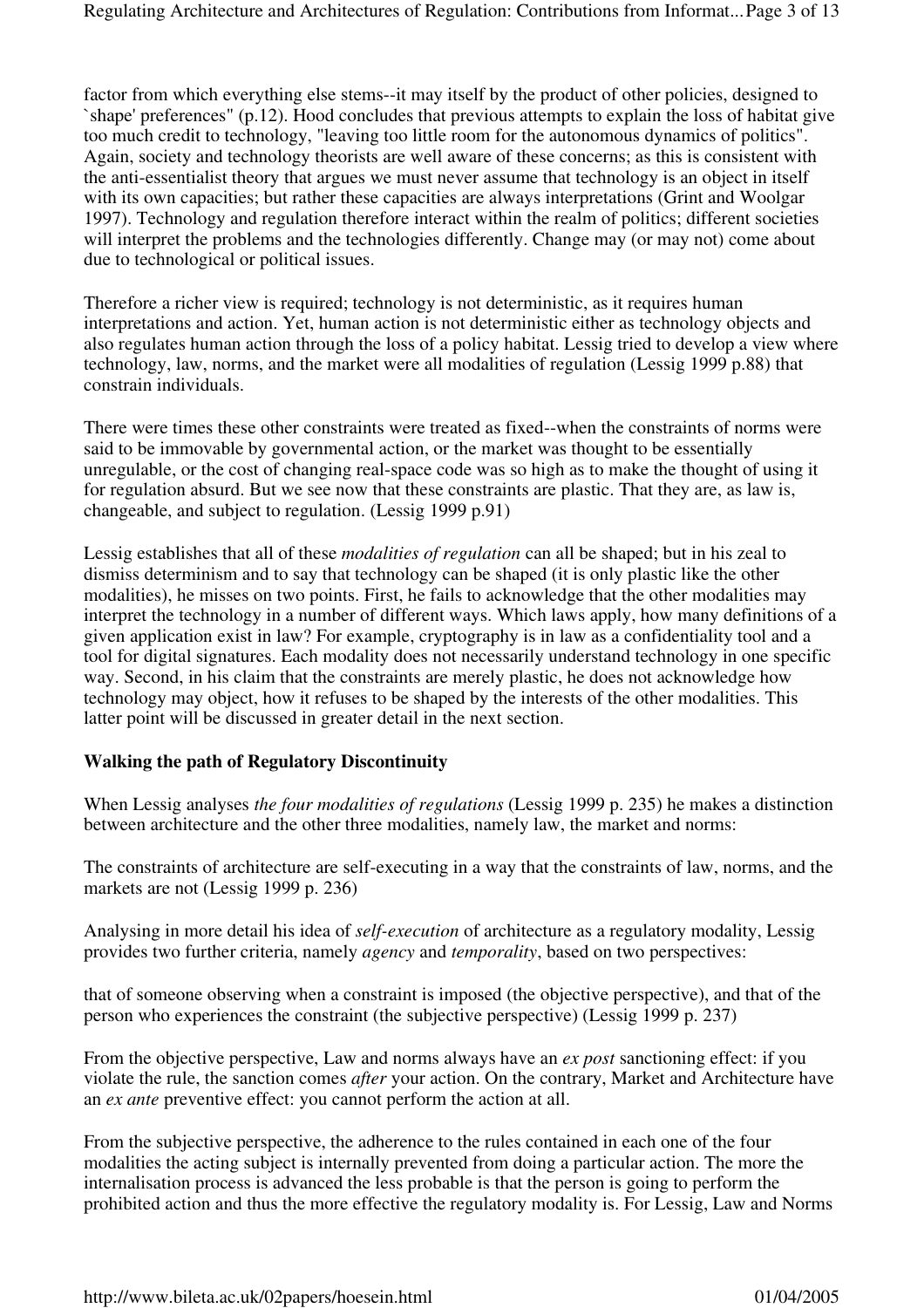are dependent on the internalisation of the rule, whereas this is not the case for architecture. Quoting Sorkin, Lessig describes the essence of Code's regulatory capacity:

Whatever the sources of the content of these codes,  $(...)$  their consequences are built (Lessig 1999 p. 239)

Code has indeed a great regulatory capacity; at the same instance it is a highly idiosyncratic form of regulation and we cannot really assess its consequences unless we attempt to analyse it.

First and foremost, technology as a regulator is not deterministic. Although Lessig overemphasises the self-execution of the code as a regulatory modality he also acknowledges that there is no certainty that a technology will produce a particular behaviour; rather it will affect it. (Lessig 1999 p. 239) This realisation has a profound effect, as it highlights the subjective or soft element of architectural regulation. Lessig claims that "architecture can constrain without any subjectivity" (Lessig 1999 p. 238), but in the same book he urges us to realise the "plastic" nature of technological constraints (Lessig 1999 p. 91):

There are choices we could make, but we pretend that there is nothing we can do. We *choose* to pretend; we shut our eyes. We build this nature, then are constrained by the nature we have built (Lessig 1999 p. 234)

The regulatory nature of architecture starts long before it is in place. The regulatory nature of architecture lies beyond its "artefactual" manifestation and is deeply routed in human subjectivity as can be seen in the quotations of different users of peer-to-peer technologies that we present in the case study.

The construction of the regulation does not soley have to do with the code; it is inherently linked to the use and implementation of the code as well. As the Actor Network Theory theorists have often emphasised, "reality is a process" (Callon 1986) or to use Latour's (1996) aphorism "For technology, every day is a working day". We need to move beyond the mere observation that technological constraints are "plastic" and constructed and try to explore the mechanics of this construction.

To advance the argument on the non-deterministic nature of technology we need to understand that technology has always a series of unintended consequences that sometimes have a greater impact than the original intended plans of its creators. (Ciborra 2000, Latour 2000).

# **Case Study 1: Napster**

In May 1999 Shawn Fanning, an undergraduate student at Northeastern University, created an application called Napster. The idea behind Fanning's software was to enable end-users to share the MP3 files stored in their computers, using a centralised indexing service to locate the files. Two years after its launch, Napster had experienced an exponential growth to reach an audience of over fifty million users. Napster's popularity resulted in a lengthy legal battle between the music industry and Fanning's newly founded company on issues of copyright infringement.

Perhaps unsurprisingly the Napster case contributed towards the software's notoriety and led to the establishment of "Napster" as a generic term for "peer-to-peer" networks. Fanning's file-sharing service, however, was neither the first peer-to-peer (P2P) technology used for file-sharing, nor was it a pure peer-to-peer application. Indeed, what is meant by peer-to-peer is unclear:

Taken literally, servers talking to one another are peer-to-peer. The game Doom is peer-to-peer. There are even people applying the label to e-mail and telephones. Meanwhile, Napster, which jumpstarted the conversation, is not peer-to-peer in the strictest sense, because it uses a centralized server to store pointers and resolve addresses. (Shirky 2000)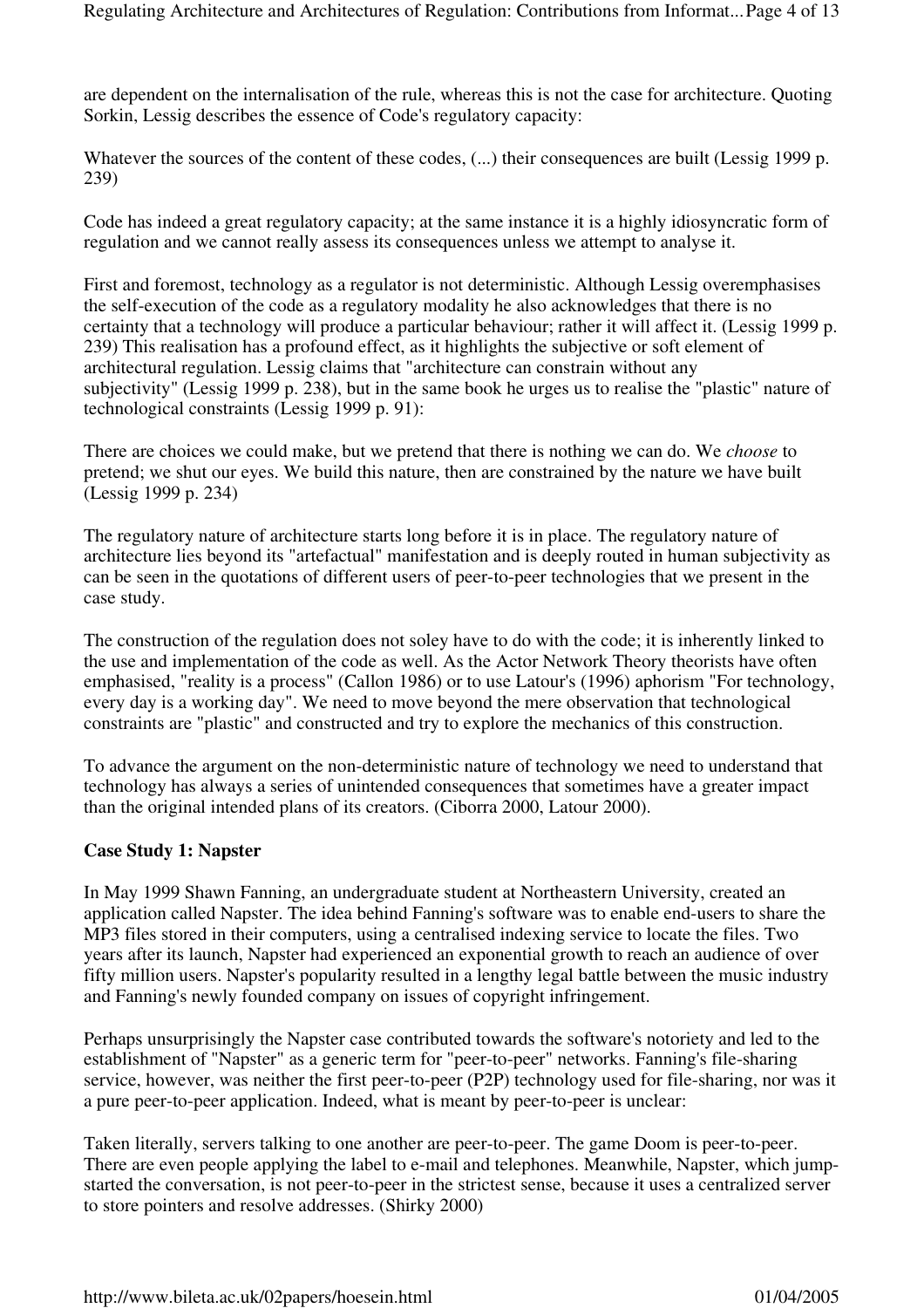If Napster was not a "pure" P2P application and it is not clear what P2P really is, then why insist on using the term for explicating the regulatory properties of technology?

Regardless of the technical nature of Napster, it has been inextricably linked to the term peer-to-peer and this has led to the labelling of a whole family of technologies as anti-regulatory, anti-authority devices. The social and conceptual construction of peer-to-peer technologies as anti-control mechanisms was a collective process facilitated in part by the media industry and the high profile legal action against peer-to-peer services that made them an icon for teenager users and thus triggered their proliferation, sophistication and anti-authority status.

Most of the peer-to-peer services have been entangled in legal disputes with the media industries. Napster was sued in 1999 and a shortly thereafter Scour faced a very similar fate. Both companies had to suspend services (from July 2001 and December 2000 respectively). In a mist of a series of legal developments and extensive media hype, the Recording Industry Association of America (RIAA) and Motion Picture Association of America (MPAA) have also gone after a number of other peer-to-peer services based on the most advanced peer-to-peer technology available at the time: that provided by FastTrack. Morhpeus, KaZaa, Xolox and Grokster have respectively been the targets of the media industry both in the US and in Netherlands. Xolox was shut down in the process, but Morpheus and KaZaa have survived to become the two largest P2P networks. RIAA and MPAA have also expressed their intention to prosecute individual P2P users.

## **Commentary on Napster**

The whole process of the interaction between the authorities and P2P technologies can be seen as an example of the "cockroach phenomenon" (Schema I): After the filing of lawsuits and the subsequent shutting down of Napster and Scour, a new generation of P2P services came to the fore. Many of these had already been around for some time; however, it was the enforced suspension of Napster that made users migrate to them. The so-called "Napster Diaspora" soon became as large as the original "Napster Community". Although metrics for P2P use are not readily available, it is estimated that about 50 million users have downloaded Morpheus and over 35 million have the KaZaa desktop.

The RIAA and the MPAA responded with a second round of lawsuits against companies using FastTrack technology. The result was not entirely successful. Some of these companies were shut down but those that survived gathered most of the remaining users. In addition other services that were not under legal prosecution appeared and currently host over 75 million users. In a sense the legal battles functioned as a catalyst in the process of the physical selection of different technologies and disturbed the existing P2P "ecosystem"; the closure of Napster caused users to seek alternatives; by publicising the whole process (and once you start a legal battle in the media sector it is impossible not to go public) internet users were made aware of P2P technologies and the user base increased.

Most importantly, however, the phenomenon is both quantitative and qualitative. The new P2P systems were not simply more; *they were different from their ancestors.* Only the more technically sophisticated and legally-resilient systems could survive the RIAA / MPAA attacks. Moreover, all the P2P systems that came into existence during or after the Napster and FastTrack cases, irrespective of whether they had been a direct target of the media industry or not, encapsulated the characteristics of the systems that survived those legal actions: they had a bigger degree of decentralisation of the indexing service and they were either open-source or located in P2P-friendly jurisdictions.

Another unanticipated consequence of the legal action against P2P systems was the emergence of the P2P *concept* itself. P2P existed as a technology for many years before the appearance of Napster. However, as we have already indicated it was the music-file sharing systems that popularised the technology and it was the hype surrounding the legal actions against it that gave P2P its current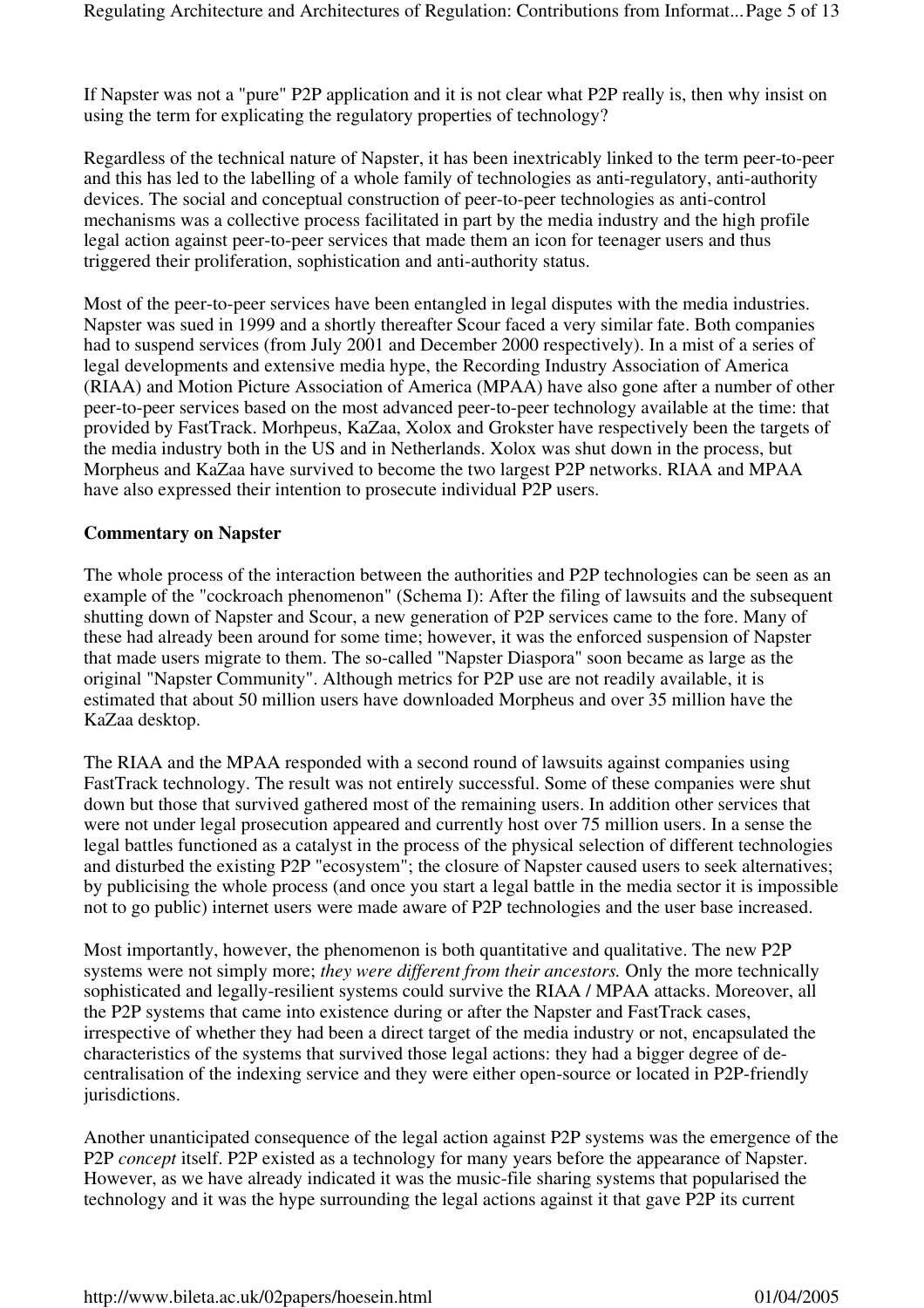notional content and an anti-authority focus.

However, by emphasising the anti-centralisation and anti-hierarchical attributes of P2P technologies, it is possible to adopt a rather one-sided view of the whole issue. Whilst P2P technologies have characteristics that defy sources of external control, at the same time they are very much about "awareness of the self and the others" (Gong 2002); they are about sharing, interconnectivity, parallel processing, communication and collaboration. Each of these goals can only be achieved through the use of rules governing the operations and relations between the nodes of P2P networks. That is, by their very nature, P2P networks are self organising and self regulating:

Obviously much remains to be done before P2P establishes itself as a lasting force. System monitoring, remote peer control, usage metering, and accounting methods are just few of the areas that need further research (Gong 2002)

Thus the continued successful development of P2P networks will require the accommodation of more self-regulatory mechanisms. The technology that is the architect of freedom to share files becomes a technology that enforces self-regulation.

In a very elementary level these mechanisms are needed for the solution of seemingly pure technical problems. It is nevertheless impossible to distinguish the regulation of technical issues with the regulation of human behaviour, especially when the latter occurs within the framework of these systems.

For instance, almost all the second generation file-sharing systems allow the users to regulate the amount of downloads and uploads that will take place in their part of the network. Also, in order to retain their operation many of the P2P file-sharing service providers install monitoring software.

The whole issue requires further research to identify and explicate the regulatory characteristics of P2P systems. At this point we just need to emphasise the fact that efforts to externally control technologies as disruptive as P2P systems are inherently flawed and can only lead to the cockroach phenomenon. At the same time, the position that P2P systems are anti-regulatory or anti-control is too simplistic and crude to be accepted. They encapsulate regulatory characteristics that control both technology and human behaviour. The point is not whether regulation exists or not but which is its locus and content.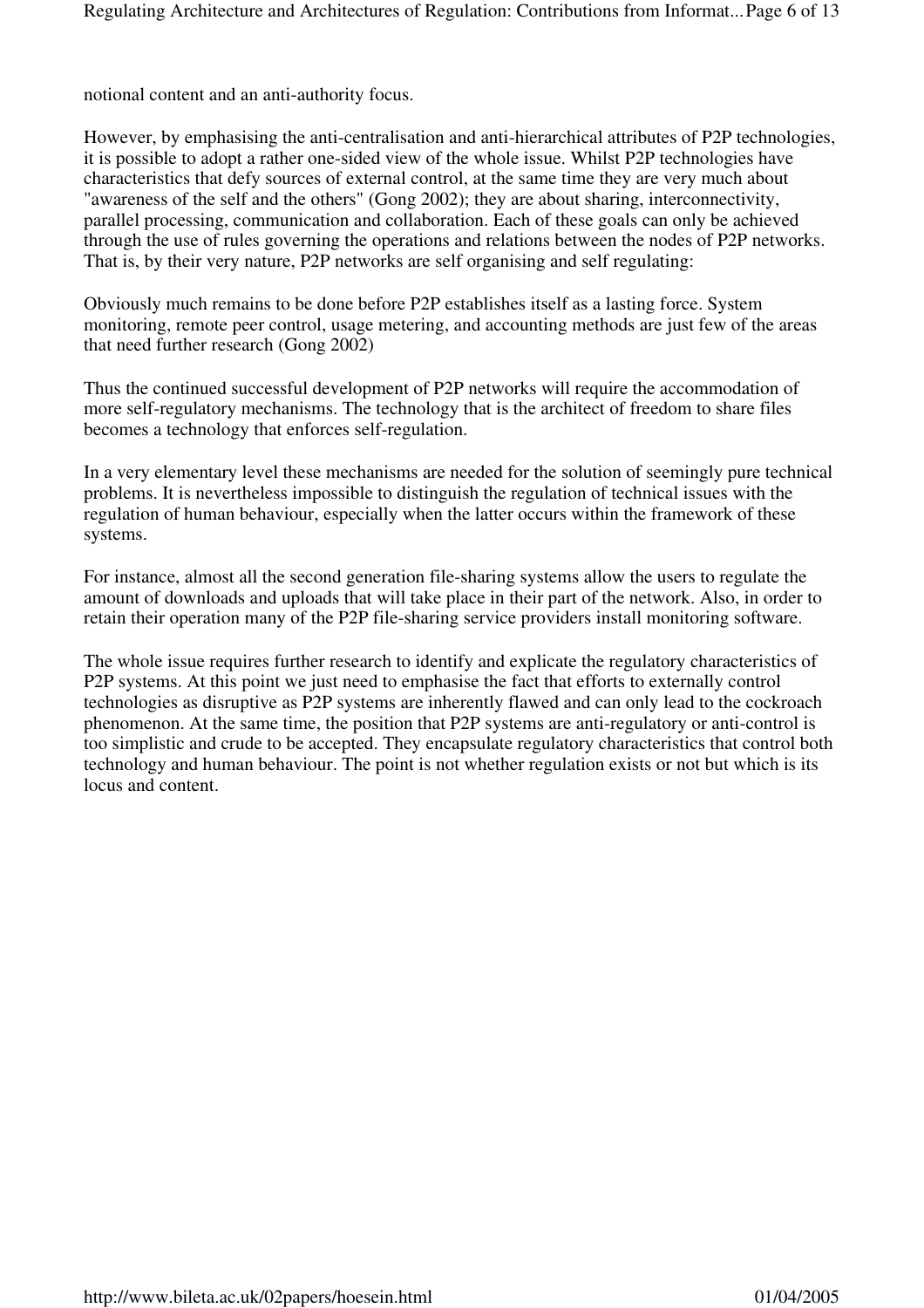

### **(Schema I) The Cockroach Phenomenon**

# **Case Study 2: Microsoft, export controls and CAPI**

Throughout the 1990s, the US has revised its controls on the development and proliferation of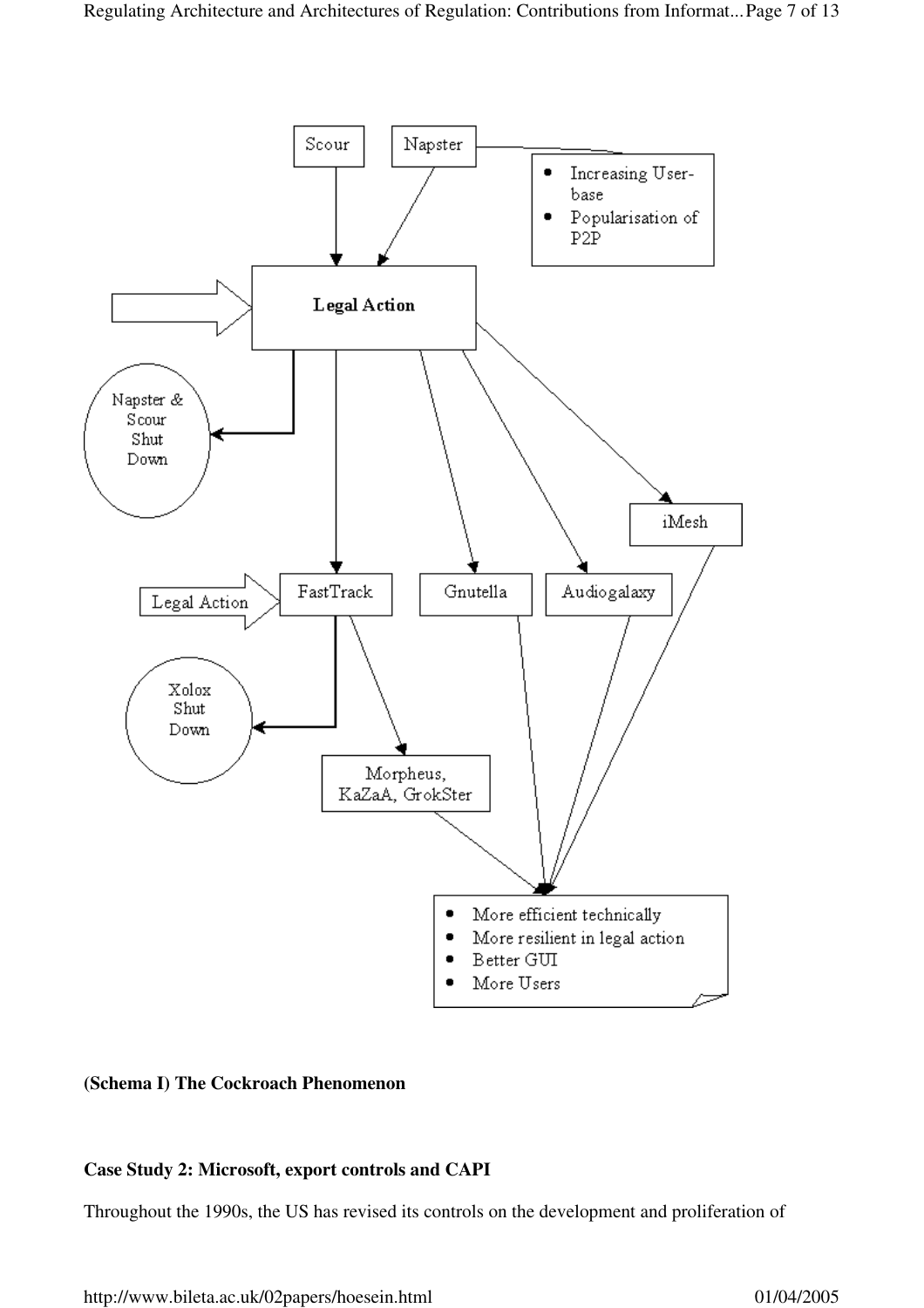*cryptography*, the means of establishing confidential communications and data to ensure integrity and authenticity (Schneier 1996). The primary mechanism for controlling cryptography was export control regulation on products. This section describes the regulatory environment in the 1990s in which Microsoft developed its cryptographic solution, CAPI, up to 2000.

The substance of the regulations gradually changed from crude export controls on "munitions" to a more sophisticated understanding of the nature of the technology. In particular, the relative *strength* of cryptography implemented in products has been controlled by requiring a reduced *key size--*the relatively unique numbers that lock and unlock the data--to a size that can be *brute-forced*--guessed within a reasonable amount of time. While recommended key sizes for symmetric key cryptography are at least 128-*bits* long, i.e. 2128, the US Government regulated the size of exportable key-sizes to between 40 and 56-bits, in various cycles of deregulation. These shorter key-sizes are far easier to brute-force than the 128-bit recommended standard.

One consequence of the cycles of shifting regulations in the late 1990s was to create an unstable environment for code writing, especially for commercial packages. A company, such as Microsoft, which hoped to sell its products in many different markets needed to produce many different versions of the software to comply with the export controls that applied at any given time.

For many software developers, this required developing two pieces of software: one for domestic use where 128-bit+ keys were enabled, and another for export where reduced key sizes were enforced. Distributors with international markets were in an inconvenient situation, and this was sometimes costly in terms of production and public relations (e.g. (Laurin 1997)). An alternative was to sell one version with *weak* encryption for both domestic and international use.

Microsoft was susceptible to these concerns, having to cater for both the US export controls and consumer concerns regarding on-line security[1]. To deal with the regulatory environment, Microsoft embarked on finding a solution that could be designed and implemented in all its products, but that also satisfied export restrictions.

Dealing with such problems is common in software development, and the standard solution is to separate out the functionality that changes from that that remains relatively stable. By providing a standard interface to the variable aspects of the system, developers are isolated from the changing environment. This can be seen, for example, in the design of internet software, where the design of a web page is done without any consideration of the means of transmitting data over various cables and networks.

Microsoft implemented its solution to the problems of dealing with changing regulations through the development of its Cryptographic Application Program Interface (CAPI) that acts as standard interface to cryptographic software. By using CAPI, the developers of an application simply had to call the appropriate routines without worrying about how they were implemented. The cryptographic modules, or Cryptographic Service Providers (CSPs) achieve the flexibility and could be adapted to address the changing export controls by including different key sizes, algorithms and operations to be processed.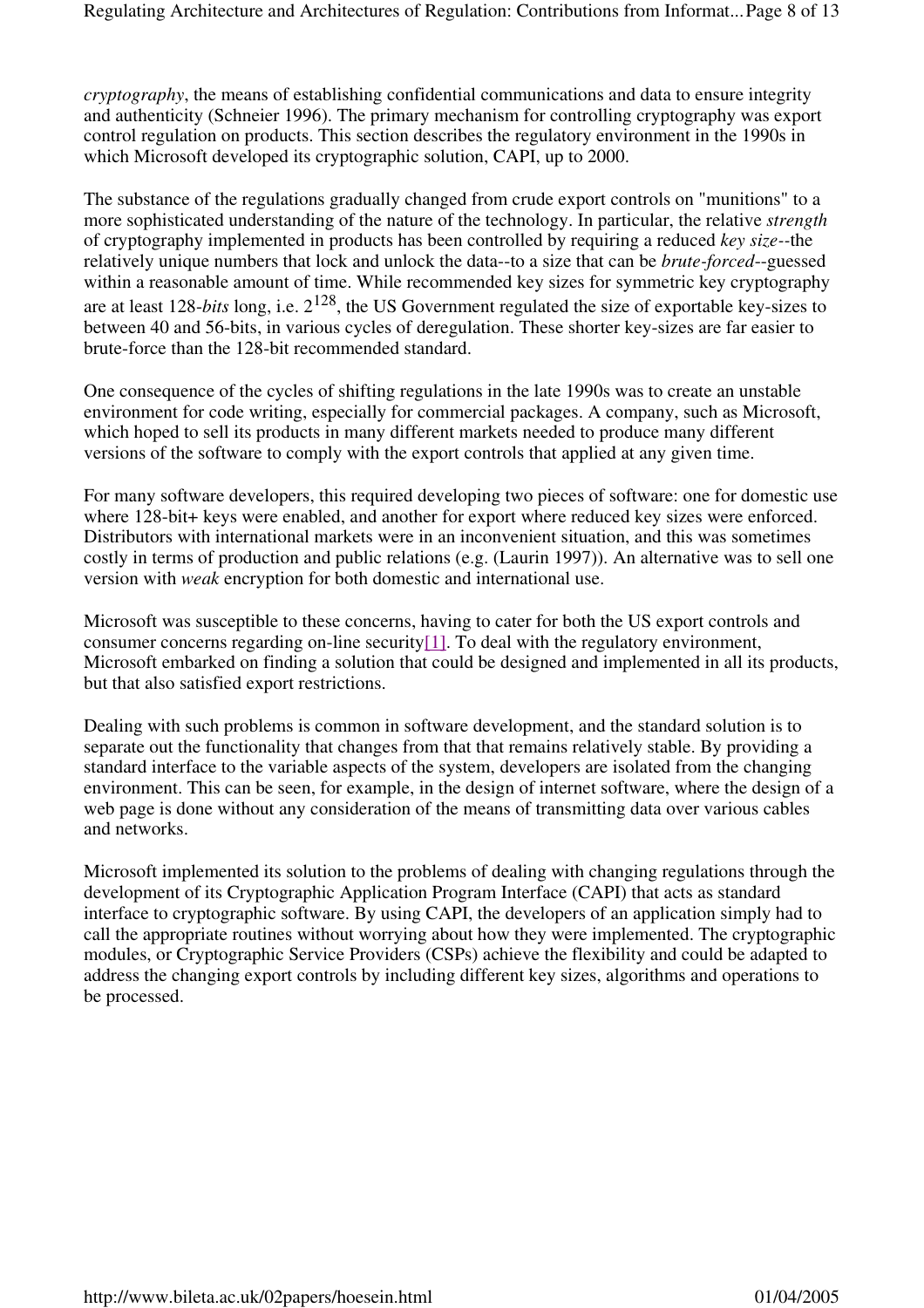

(Schema II) CAPI with two signed CSP plug-ins, and one non-signed CSP.

The benefit of this design was that one set of code (CAPI) is implemented for worldwide distribution, and then export restrictions would apply to the CSPs. Microsoft removed the liability for export by implementing cryptography into CAPI, as the functionality is enabled by CSPs, that are not necessarily Microsoft products.

## **Commentary on CAPI**

However, not just any CSP would work with CAPI. The architecture of the system was refined to allow for a particularly interesting form of regulatory intervention. In particular, the US Government was concerned that outside software developers would not be able to write their own CSPs that would work with CAPI. It therefore required that CAPI first check that the CSP it was planning to operate with was an approved piece of software.

(e)xport control laws not only constrain cryptographic and related products but also any products which are specifically designed to interface to, or integrate with, cryptographic products. In effect, therefore, the very principle of openly available (CAPIs) is in direct conflict with the existing export control provisions in many countries. Thus, to integrate a CAPI into their operating systems without making them subject to export control Microsoft has had to establish some rigorous CAPI control procedures (Gladman 1996)

CAPI was thus designed so that it would only work with CSPs that are digitally signed and verified by a public signature key embedded within CAPI. In order to be digitally signed in this way, however, the CSP had to be approved by the US government. An unsigned CSP or forged-signature CSP would not operate with CAPI because the CSP authorisation-verification procedure would fail.

As Gladman makes the case for Microsoft,

It is important to recognise that this situation is not of Microsoft's making. In publishing and promoting a CAPI for use with their products Microsoft has gone as far as it can under US law to establish an improved basis for the provision of cryptographic information security when using their products. The procedures (...) are the provisions which the United States administration has imposed in order that Microsoft can offer their operating systems in world markets without being subject to US export controls (Gladman 1996)

Every CSP developer would have to gain approval for export from the US government, and only then would Microsoft digitally sign the CSP.

Without such a signature requirement, there is no way for Microsoft to guarantee a CSP is staying within export guidelines. Because unrestricted access to CAPI would make Windows ineligible for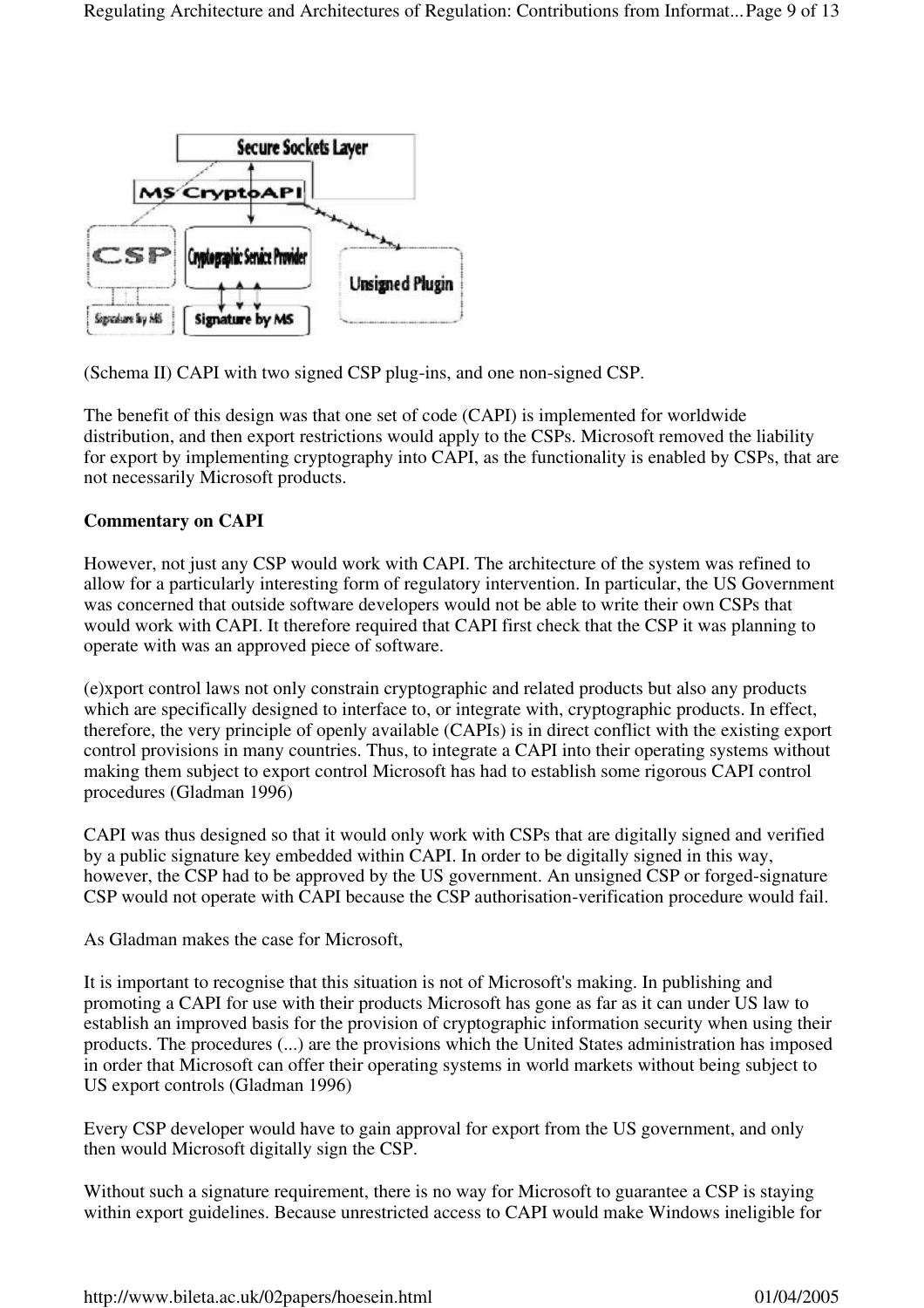export, the signature requirement limits CAPI access to vendors that agree to implement in conformity to US law (Kerstetter 1998)

The signing of the CSPs may be interpreted differently, however. According to Microsoft,

The primary purpose of the digital signature is for the protection of the system and its users: by signing the CSP the integrity of the CSP can be guaranteed to the operating system. The operating system validates this signature periodically to ensure that the CSP has not been tampered with. (Microsoft Corporation 1996)

The signing process, therefore, appears to act both as a gatekeeper for Microsoft and as a regulatoryenforcement mechanism for the US government.

The regulatory burden is thus placed on the CSP developers. First they need to get a CSP software developers kit (CSP-SDK); if a developer is outside of the US, they must apply for a license, which is in turn also regulated by the US Government  $[2]$ . The foreign developer would still have to acquire US government approval before the CSP can be used with CAPI. Gladman summarises this situation

CSPs Produced in North America for Domestic Use

 *The CSP Software Development Kit (SDK) is freely available without export control*.

Microsoft will sign a CSP module without US (or other) government involvement

CSPs Produced in North America for Export

 *The SDK is freely available without export control.* 

Microsoft will sign a CSP module given evidence of United States government export approval.

CSPs Produced Outside North America

*The SDK is subject to US government export control.* 

The Microsoft signature on a CSP is deemed to be a `defense service' provided by Microsoft to an overseas supplier and as such it is subject to the provisions of United States export control laws.

Adapted from Gladman (1996)

In effect, US export controls applied to all products that are designed for CAPI, whether they were developed in the US for export, or developed in Europe. This extra-jurisdictional reach is a design implication of CAPI, and invites the US Government into the functional loop of authorising the operation of applications with Microsoft Operating Systems.

While there are no indications that CAPI was designed to lock out non-North American CSP developers, that they needed to get approval by US export regulators was an obvious hindrance. If foreign CSP developers wished to make strong cryptography available to non-North Americans, the recommendation articulated from Microsoft, as documented and analysed in (Gladman 1996), was,

"For suppliers who want to maintain the same product across all markets, North American and everywhere else, the most attractive strategy remains to develop CSPs outside the US or Canada and outside (CAPI)". This is again a clear recognition on Microsoft's part that it will NOT be possible to use their CAPI to support the general availability of strong cryptography outside the United States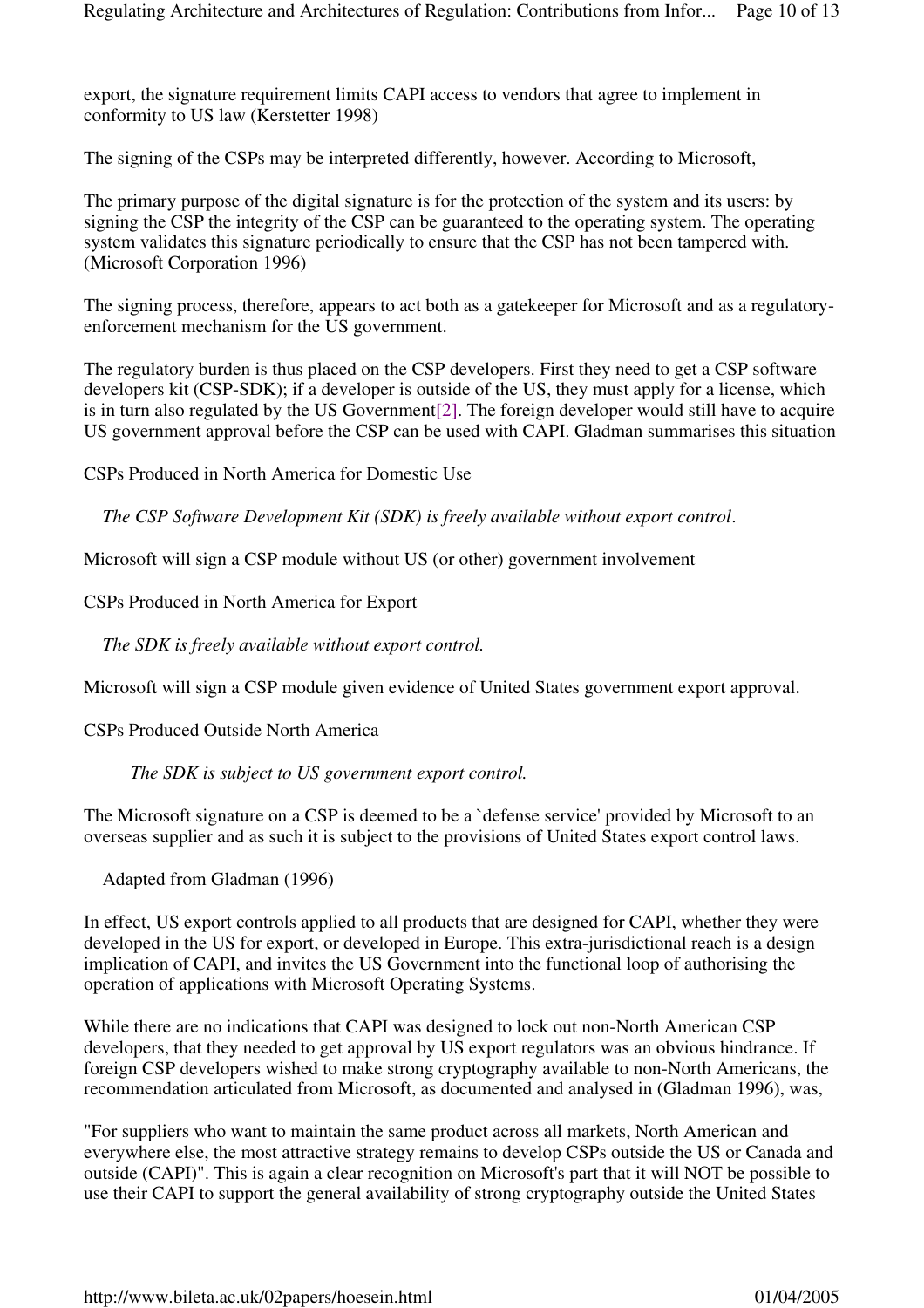### and Canada

Gladman concludes that Microsoft expected the US government to use CAPI to limit the development and use of cryptographic capabilities outside the US.

In terms of practical effect the mechanisms for the control of CSP signatures will be used by the United States administration to extend the scope of US export controls to cover CSP modules produced for domestic use in other countries even when there is no legal basis for such domestic control either in the United States or in the country concerned (Gladman 1996)

Under that export regime, while North Americans had open access to strong cryptography with Microsoft products, "the rest of the world will have nothing of any real value except in specialised application approved by the United States administration" (Gladman 1996) Gladman later noted (1999) that a UK office was later set up for the signing of CSPs.

### **Conclusions**

With technologies increasingly developing regulatory features the boundaries between regulation and enforcement are gradually blurring. Are we regulating technology or are regulated by technologies? Taking up Lessig's call for research, "In cyberspace we must understand how code regulates--how the software and hardware that make cyberspace that it is regulate cyberspace as it is" we have presented two cases that will help us overcome the reified notion of Code.

These are now analysed using the themes presented earlier for refining our understanding of code and other forms of technology.

### **Technology as objectors:**

Peer-to-peer systems may be seen as technologies that object to or resist regulation, even as companies fold to legal pressures. CAPI may resist deregulation; that is, even after the US export controls changed under pressure from lobbyists and privacy advocates and thus Microsoft would no longer be required to review the CSP export permits, CAPI would continue to require the digital signature of Microsoft to function, still disallowing all now legal non-signed CSPs. As a result, technology can act to bring about change through objection and resist deregulatory efforts even as human institutions bend.

#### **Habitat and modalities**

Lessig wished to counter the technologically deterministic view that the internet cannot be regulated. Instead, he leaves us believing that technology is merely plastic, and by extension, can be shaped by the other modalities of regulation. While his conception of the policy habitat is rich, he does not allow for technology's ability to object to new policies, nor its ability to sustain intentions that are not embedded by the market, laws, or norms. Nor does he allow for how the other modalities of regulation will interpret the technology in different ways (e.g. the market views cryptography differently than the law). CAPI's requirement for a Microsoft signature across jurisdictions regulates regardless of the market, the laws, and the norms.

### **The path of regulation**

Moreover, there is no such a thing as a unique monolithic technology. Instead we are always faced with families of technologies that develop their internal dynamics and evolve in unanticipated ways. For instance, Audiogalaxy may impose a kind of regulation by installing by default a spy-ware application on the user's hard drive. However, technologies like Ad-ware, allow the user to override the spy-ware applications. If the norm of Audiogalaxy and Gator is "you have to pay with your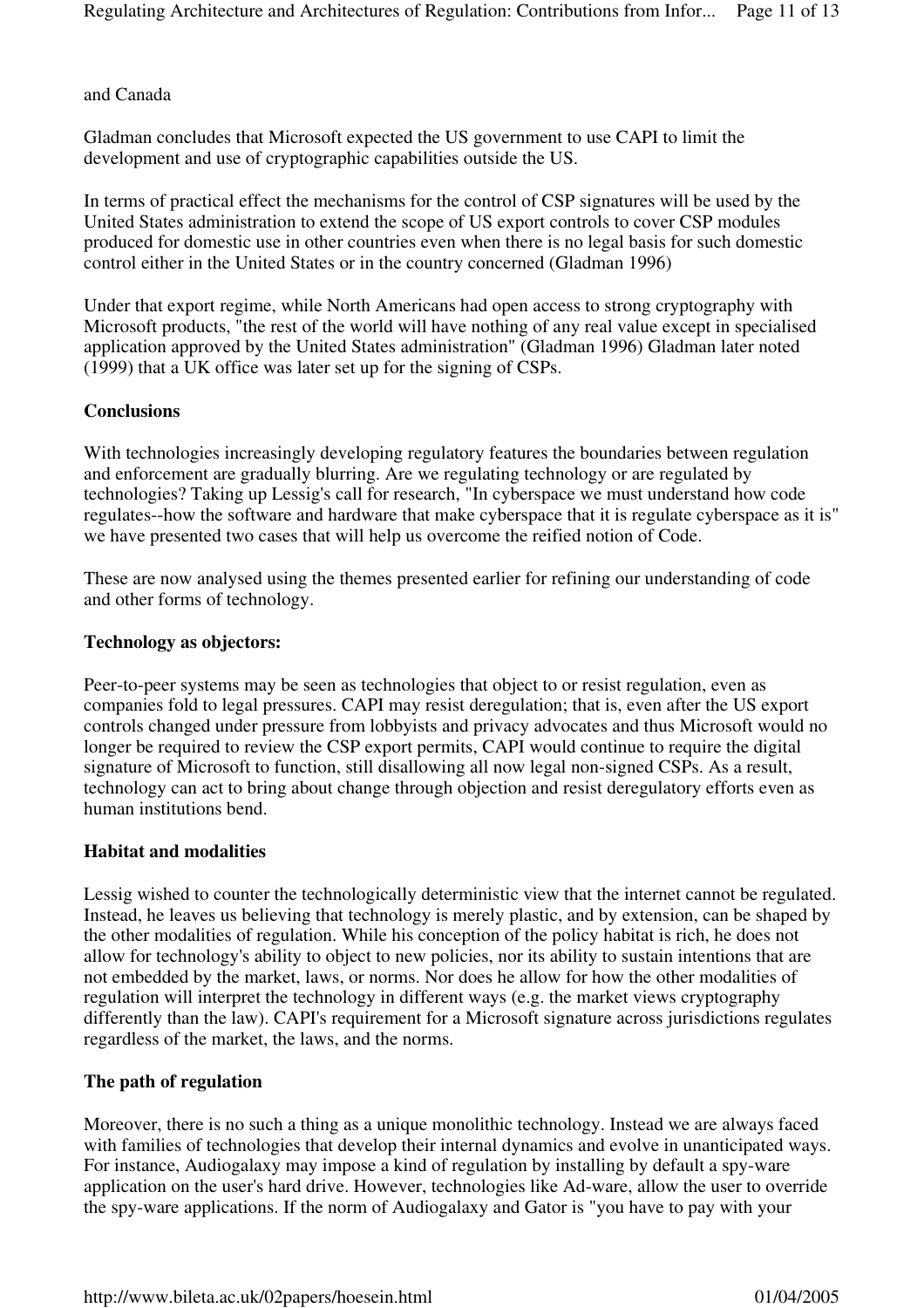personal data for the services we provide", the norm of Ad-ware is "information is free, personal data has to be protected".

The "cockroach phenomenon", which we described in the case study, illustrates that there is no certain outcome in the interaction between different modalities of regulation, neither is one modality totally separate, independent or more effective than the others.

Revisiting Lessig's conceptualisations about technology as a regulatory factor, we see the mirage of control to be collapsing. Indeed technology is a modality of regulation, but it is one that cannot really be separated from the other modalities neither does it make any sense without them; it is not clear who is the creator of this regulation as it contains inscriptions from various (and sometimes undefined) actors; the content of the regulation is not always clear and it keeps changing through time; it does not have a deterministic effect and sometimes it is even autonomous.

Is technology indeed a form of regulation? We hold that it has *regulatory characteristics*, but the question of whether it constitutes a modality of regulation remains open. Tracing the regulatory characteristics of technology is exploring a path of discontinuities. Even if technology *is* regulation, it is of a very special kind. Before we have traced and analysed some of its characteristics we cannot say anything truly meaningful about it.

Following from Lessig and Hood, we believe that in the foreground of our techno-regulatory analysis we need to have both societal and technological factors, interacting, interpreting, and objecting. If we see regulation as a socio-technical issue, with human actors inscribing interests into regulation and technology, interpreting the technology, but the technology being able to object, then we may better understand how a policy habitat is developed, sustained, and lost.

### **References**

Callon M (1986) Some elements of a sociology of translation: domestication of the scallops and the fishermen of St Brieuc Bay. In *Power, action and belief: A new sociology of knowledge?* (Law J ed.) 196-233, Routledge & Kegan Paul, London.

Carmel E and Sawyer S (1998) Packaged software development teams: what makes them different? *Information Technology & People* **11(1)**, 7-19.

Ciborra C U and Associates (2000) *From control to drift: The dynamics of corporate information infrastructures.*(Oxford University Press, Oxford).

Gladman B (1996) *US Government Controls on the Microsoft Cryptographic Application Programming Interface: A Paper for the ICE Workshop International Cryptography Experiment, The* Third Workshop 7th Draft

Gladman B (1999) *Re: NSA key in Windows* Personal communication September 6, 1999

Gong L (2002) Guest editor's introduction: Peer-to-peer networks in Action. *IEEE internet Computing* 37-39.

Grint K and Woolgar S (1997) *The machine at work : technology, work, and organization.* (Polity Press, Cambridge, Mass).

Hood C (1994) *Explaining Economic Policy Reversals.* (Open University Press, Buckingham, England).

Kerstetter J (1998) Crypto holes slow export adoption. *PC Week*